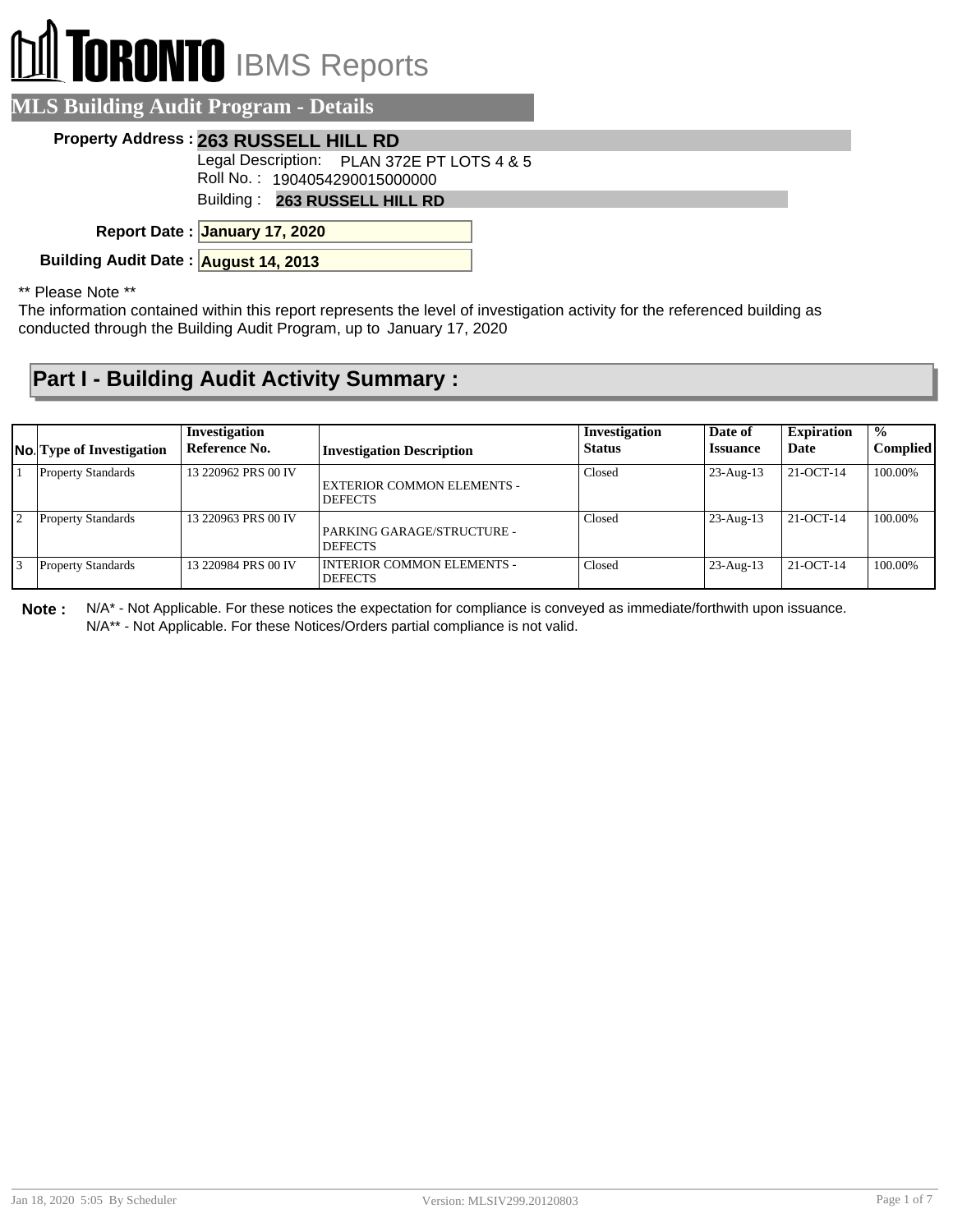## **Part II - Building Audit Details for Property Standards Orders :**

|    | Type of<br>No. Investigation                     | <b>Investigation</b><br>Reference No. | <b>Investigation Description</b>                    | Investigation Date of<br><b>Status</b> | <b>∣Issuance</b> | Expiration<br><b>Date</b> | <b>Next Scheduled</b><br><b>Inspection Date</b> |
|----|--------------------------------------------------|---------------------------------------|-----------------------------------------------------|----------------------------------------|------------------|---------------------------|-------------------------------------------------|
| 12 | <b>Property Standards</b>                        | 13 220963 PRS 00 IVI                  | <b>PARKING GARAGE/STRUCTURE -</b><br><b>DEFECTS</b> | Closed                                 |                  | 23-Aug-13 21-OCT-14       | 30-Jun-15                                       |
|    | No. of defects contained within the Order:<br>13 |                                       |                                                     |                                        |                  |                           |                                                 |

**0**

**No. of defects contained within the Order :**

**No. of defects that remain outstanding :**

|                   | <b>Deficiency Details</b>                                                                                                                                                                                                                                                                                                  |             |               |  |  |  |  |
|-------------------|----------------------------------------------------------------------------------------------------------------------------------------------------------------------------------------------------------------------------------------------------------------------------------------------------------------------------|-------------|---------------|--|--|--|--|
| No.               | <b>Violation/Defect</b>                                                                                                                                                                                                                                                                                                    | Location    | <b>Status</b> |  |  |  |  |
|                   | The parking or storage garage columns from floor level to a height of sixty (60) centimeters are<br>not painted black where required.                                                                                                                                                                                      | Garage Area | Closed        |  |  |  |  |
| 2                 | The parking or storage garage ceiling are not painted white where required.                                                                                                                                                                                                                                                | Garage Area | Closed        |  |  |  |  |
| 3                 | The columns in the parking or storage garage are not maintained free of holes, breaks or cracks<br>where required.                                                                                                                                                                                                         | Garage Area | Closed        |  |  |  |  |
| 4                 | The ceilings in the parking or storage garage are not maintained free of holes, breaks or cracks<br>where required.                                                                                                                                                                                                        | Garage Area | Closed        |  |  |  |  |
| 5                 | Lighting in a garage is provided at less than 50 lux.                                                                                                                                                                                                                                                                      | Garage Area | Closed        |  |  |  |  |
| 6                 | The safe-exit door, the frame of a safe-exit door and the wall adjacent to the safe-exit door to a<br>distance of one (1) metre on both sides of the frame, and to a height of three (3) metres above the<br>floor or to the soffit above the bulkhead over the door is not the required coloured green where<br>required. | Garage Area | Closed        |  |  |  |  |
| 7                 | The parking or storage garage walls are not painted white from sixty (60) centimeters above floor<br>level where required.                                                                                                                                                                                                 | Garage Area | Closed        |  |  |  |  |
| 8                 | Lighting in a service room is provided at less than 200 lux.                                                                                                                                                                                                                                                               | Garage Area | Closed        |  |  |  |  |
| 9                 | The mechanical ventilation system in the parking or storage garage is not on at all times or<br>otherwise controlled automatically by a carbon monoxide detection system that is located so as to<br>provide full protection.                                                                                              | Garage Area | Closed        |  |  |  |  |
| 10                | The parking or storage garage columns are not painted white from sixty (60) centimeters above<br>floor level where required.                                                                                                                                                                                               | Garage Area | Closed        |  |  |  |  |
| 11                | The walls in the parking or storage garage are not maintained free of holes, breaks or cracks<br>where required.                                                                                                                                                                                                           | Garage Area | Closed        |  |  |  |  |
| $12 \overline{ }$ | The parking or storage garage walls from floor level to a height of sixty (60) centimeters are not<br>painted black where required.                                                                                                                                                                                        | Garage Area | Closed        |  |  |  |  |
| 13                | The parking or storage garage is used to keep junk or rubbish.                                                                                                                                                                                                                                                             | Locker Room | Closed        |  |  |  |  |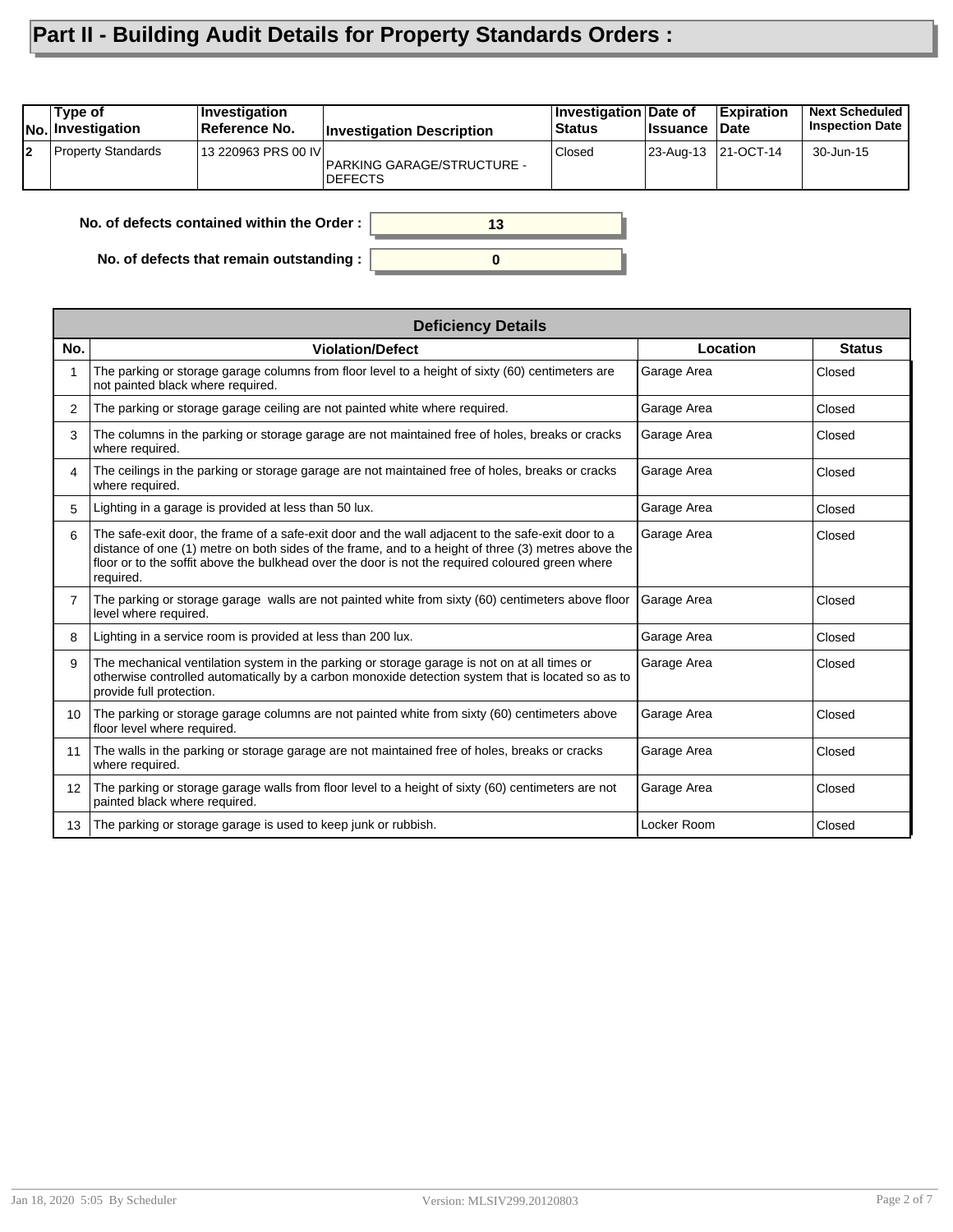| Type of<br>No. Investigation | <b>Investigation</b><br>Reference No. | <b>Investigation Description</b>                    | <b>Investigation Date of</b><br>Status | <b>Issuance</b> | <b>Expiration</b><br><b>Date</b> | <b>Next Scheduled</b><br><b>Inspection Date</b> |
|------------------------------|---------------------------------------|-----------------------------------------------------|----------------------------------------|-----------------|----------------------------------|-------------------------------------------------|
| <b>Property Standards</b>    | 13 220962 PRS 00 IVI                  | <b>EXTERIOR COMMON ELEMENTS -</b><br><b>DEFECTS</b> | Closed                                 |                 | $ 23 - Aug - 13 $ 21-OCT-14      | 20-Jul-15                                       |

| No. of defects contained within the Order :      |  |
|--------------------------------------------------|--|
| No. of defects that remain outstanding : $\vert$ |  |

|                | <b>Deficiency Details</b>                                                                                                                                                                                                                                                                                                                                                                                                                                                                                                                                                                                                                                                                                                                            |                             |               |  |  |  |  |  |  |
|----------------|------------------------------------------------------------------------------------------------------------------------------------------------------------------------------------------------------------------------------------------------------------------------------------------------------------------------------------------------------------------------------------------------------------------------------------------------------------------------------------------------------------------------------------------------------------------------------------------------------------------------------------------------------------------------------------------------------------------------------------------------------|-----------------------------|---------------|--|--|--|--|--|--|
| No.            | <b>Violation/Defect</b>                                                                                                                                                                                                                                                                                                                                                                                                                                                                                                                                                                                                                                                                                                                              | Location                    | <b>Status</b> |  |  |  |  |  |  |
| 1              | Immediate action has not been taken to eliminate an unsafe condition. Namely; over hanging<br>object to include flower pots                                                                                                                                                                                                                                                                                                                                                                                                                                                                                                                                                                                                                          | Around The Balcony          | Closed        |  |  |  |  |  |  |
| $\overline{2}$ | The protective/decorative finish on the exterior surfaces is not being maintained in good repair.<br>Namely; finish on slabs and ceilings.                                                                                                                                                                                                                                                                                                                                                                                                                                                                                                                                                                                                           | Balcony                     | Closed        |  |  |  |  |  |  |
| 3              | Exterior yard that is used for the parking or storage of vehicles or surfaced with a material<br>impervious to water is not maintained in good repair, free from cracks, holes and ruts.                                                                                                                                                                                                                                                                                                                                                                                                                                                                                                                                                             | Driveway                    | Closed        |  |  |  |  |  |  |
| 4              | The protective/decorative finish on the exterior surfaces is not being maintained in good repair.<br>Namely; Rusted railings                                                                                                                                                                                                                                                                                                                                                                                                                                                                                                                                                                                                                         | Exterior                    | Closed        |  |  |  |  |  |  |
| 5              | The guard is designed that a member, attachment or opening located between 140 millimetres<br>and 900 millimetres above the level being protected facilitates climbing.                                                                                                                                                                                                                                                                                                                                                                                                                                                                                                                                                                              | Exterior                    | Closed        |  |  |  |  |  |  |
| 6              | Required guard does not prevent the passage of a sphere having a diameter more than 100<br>millimetres.                                                                                                                                                                                                                                                                                                                                                                                                                                                                                                                                                                                                                                              | Exterior                    | Closed        |  |  |  |  |  |  |
| $\overline{7}$ | Height of the guard for the exit stairs are less than 1,070 millimetres around landings.                                                                                                                                                                                                                                                                                                                                                                                                                                                                                                                                                                                                                                                             | Exterior                    | Closed        |  |  |  |  |  |  |
| 8              | Height of the quard for the exit stairs are less than 920 millimetres measured vertically to the top<br>of the guard from a line drawn through the outside edges of the stair nosings.                                                                                                                                                                                                                                                                                                                                                                                                                                                                                                                                                               | Exterior                    | Closed        |  |  |  |  |  |  |
| 9              | Exterior walkway not maintained.                                                                                                                                                                                                                                                                                                                                                                                                                                                                                                                                                                                                                                                                                                                     | Exterior                    | Closed        |  |  |  |  |  |  |
| 10             | The balcony, or other similar structure, and/or other appurtenant attachment and/or the supporting<br>structural member is not maintained in good repair. Namely; damaged slabs                                                                                                                                                                                                                                                                                                                                                                                                                                                                                                                                                                      | <b>Exterior Of Building</b> | Closed        |  |  |  |  |  |  |
| 11             | Immediate action has not been taken to eliminate an unsafe condition. Where the installation of<br>window air-conditioners prevent a safety device from being installed, a report is required to be<br>submitted to the Officer for evaluation and approval by a professional or other certified person<br>confirming that the installation of the air-conditioner has been done safe and securely; that there<br>are no openings greater than one hundred (100) millimetres adjacent to the air conditioning unit<br>and that the electrical supply and distribution in the suite is capable of safely operating the air<br>conditioning unit. Also it must address any remedial action that must be taken in order to maintain<br>its safe manner. | <b>Exterior Of Building</b> | Closed        |  |  |  |  |  |  |
| 12             | The ventilation system or unit is not kept in good repair and maintained in good working condition<br>at all times. Namely; damaged vent grill                                                                                                                                                                                                                                                                                                                                                                                                                                                                                                                                                                                                       | <b>Exterior Of Building</b> | Closed        |  |  |  |  |  |  |
| 13             | A window(s) which is capable of being opened, and is located in excess of two (2) metres from the Exterior Of Building<br>finished grade, is not equipped with safety devices which would prevent any opening greater than<br>one hundred (100) millimeters. A report is required to be submitted to the Officer for evaluation<br>and approval by a professional or other certified person confirming that acceptable safety devices<br>have been installed on all subject windows in an acceptable manner, and that the subject<br>windows are not capable of being opened in excess of one hundred (100) millimeters.                                                                                                                             |                             | Closed        |  |  |  |  |  |  |
| 14             | The protective/decorative finish on the exterior surfaces is not being maintained in good repair.<br>Namely; rusted railings                                                                                                                                                                                                                                                                                                                                                                                                                                                                                                                                                                                                                         | <b>Exterior Of Building</b> | Closed        |  |  |  |  |  |  |
|                | 15 The balcony, or other similar structure, and/or other appurtenant attachment and/or the supporting Exterior Of Building<br>structural member is not maintained in good repair. Namely; damaged panels.                                                                                                                                                                                                                                                                                                                                                                                                                                                                                                                                            |                             | Closed        |  |  |  |  |  |  |
| 16             | Guard with a minimum height of 1,070 millimetres has not been provided at a raised floor where<br>the difference in level is more than 600 millimetres.                                                                                                                                                                                                                                                                                                                                                                                                                                                                                                                                                                                              | North                       | Closed        |  |  |  |  |  |  |
| 17             | Height of the guard for exit ramps and landings is less than 1,070 millimetres measured vertically<br>to the top of the guard from<br>the ramp surface where the difference in elevation between the adjacent<br>ground or floor level and the ramp is more than 600 millimetres.                                                                                                                                                                                                                                                                                                                                                                                                                                                                    | Ramp                        | Closed        |  |  |  |  |  |  |
| 18             | Wall(s) not maintained free of holes, cracks, damaged and deteriorated materials.                                                                                                                                                                                                                                                                                                                                                                                                                                                                                                                                                                                                                                                                    | Ramp                        | Closed        |  |  |  |  |  |  |
| 19             | The retaining wall is not being maintained in good repair.                                                                                                                                                                                                                                                                                                                                                                                                                                                                                                                                                                                                                                                                                           | Rear                        | Closed        |  |  |  |  |  |  |
| 20             | The roof or one of its components is not weather tight. Namely; missing flashing                                                                                                                                                                                                                                                                                                                                                                                                                                                                                                                                                                                                                                                                     | Roof Of Building            | Closed        |  |  |  |  |  |  |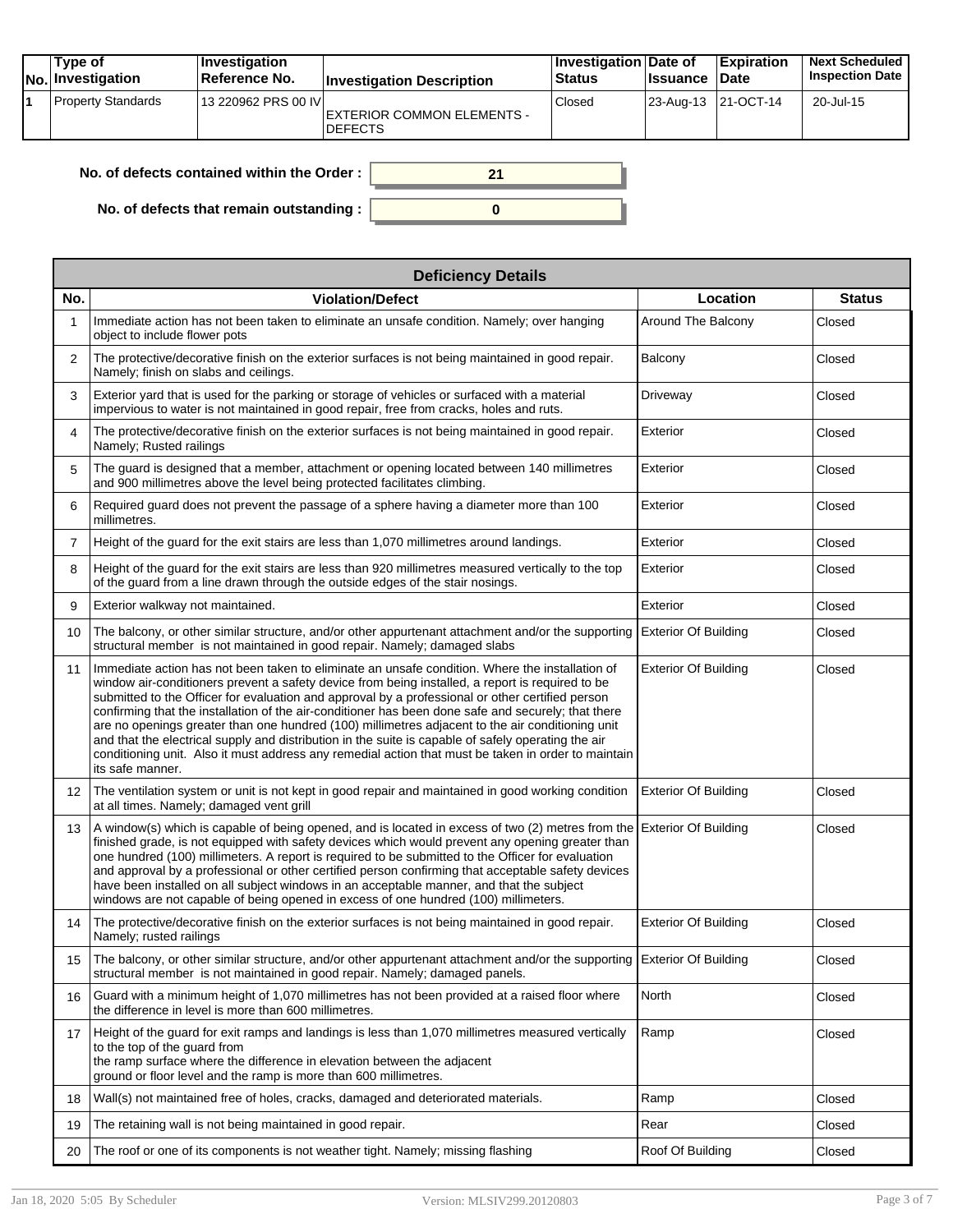| 21<br><u>.</u> | ∩∩t<br>' maintained.<br>$\lambda$<br>יי<br>- 19 | exit | $\sim$<br>Glose <sub>r</sub> |
|----------------|-------------------------------------------------|------|------------------------------|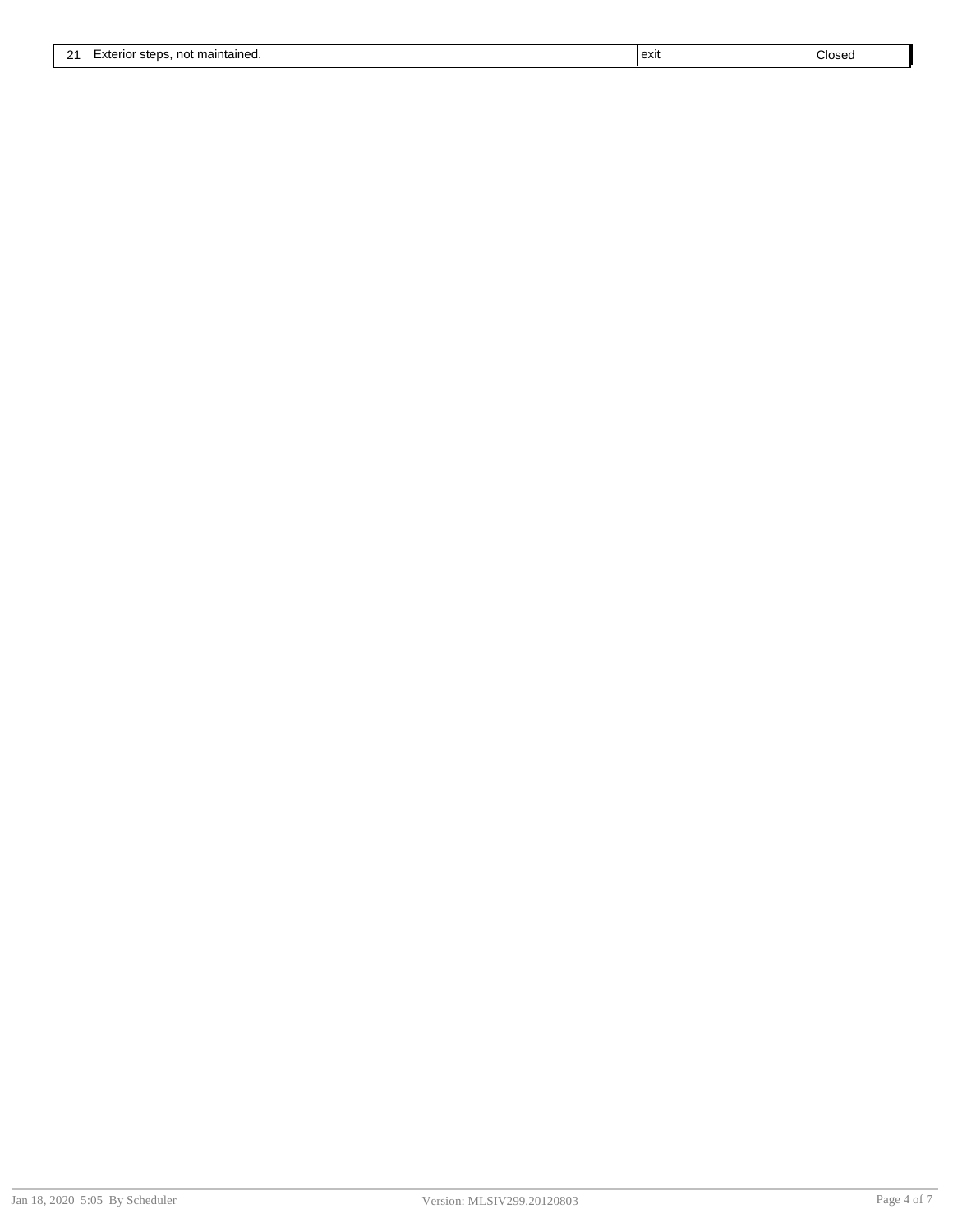|  | Tvpe of<br>$ No $ Investigation | <b>Investigation</b><br><b>∣Reference No.</b> | <b>Investigation Description</b>                                  | <b>Investigation Date of</b><br><b>Status</b> | <b>Issuance Date</b> | <b>Expiration</b>   | <b>Next Scheduled</b><br><b>Inspection Date</b> |
|--|---------------------------------|-----------------------------------------------|-------------------------------------------------------------------|-----------------------------------------------|----------------------|---------------------|-------------------------------------------------|
|  | Property Standards              |                                               | 113 220984 PRS 00 IV INTERIOR COMMON ELEMENTS -<br><b>DEFECTS</b> | Closed                                        |                      | 23-Aug-13 21-OCT-14 | 20-Jul-15                                       |

| No. of defects contained within the Order : $\vert$ | 26 |
|-----------------------------------------------------|----|
| No. of defects that remain outstanding :            |    |

|                   | <b>Deficiency Details</b>                                                                                                                                                                                                                                                                                                       |                            |               |  |  |  |  |  |  |
|-------------------|---------------------------------------------------------------------------------------------------------------------------------------------------------------------------------------------------------------------------------------------------------------------------------------------------------------------------------|----------------------------|---------------|--|--|--|--|--|--|
| No.               | <b>Violation/Defect</b>                                                                                                                                                                                                                                                                                                         | Location                   | <b>Status</b> |  |  |  |  |  |  |
| 1                 | Handrails on both sides of stair or ramp 1,100mm in width or more not provided                                                                                                                                                                                                                                                  | 1st Floor                  | Closed        |  |  |  |  |  |  |
| $\overline{2}$    | Interior door(s), frames(s), glass pane(s), and/or hardware not maintained in good repair, namely<br>deteriorated and/or defective electrical closet door.                                                                                                                                                                      | 3rd Floor                  | Closed        |  |  |  |  |  |  |
| 3                 | Floor(s) and/or floor covering(s) not maintained free from trip or other hazardous condition,<br>namely loose carpet seam.                                                                                                                                                                                                      | 5th Floor                  | Closed        |  |  |  |  |  |  |
| 4                 | Ceiling not maintained free of holes, cracks, damaged and deteriorated materials, namely missing<br>ceiling panel.                                                                                                                                                                                                              | 6th Floor                  | Closed        |  |  |  |  |  |  |
| 5                 | Interior lighting fixtures or lamps are not maintained, namely nonfunctioning light fixtures.                                                                                                                                                                                                                                   | <b>Boiler Room</b>         | Closed        |  |  |  |  |  |  |
| 6                 | Extension cords or other extensions are used as a permanent wiring system.                                                                                                                                                                                                                                                      | Boiler Room                | Closed        |  |  |  |  |  |  |
| $\overline{7}$    | Previously finished wall(s) in the public area of the property is not maintained in good repair.                                                                                                                                                                                                                                | Laundry Room               | Closed        |  |  |  |  |  |  |
| 8                 | Height of the guard for the exit stairs are less than 1,070 millimetres around landings.                                                                                                                                                                                                                                        | Roof Of Building           | Closed        |  |  |  |  |  |  |
| 9                 | Chimney, smoke stack or supporting member is not maintained in good repair and/or free from<br>defects, namely damaged and/or deteriorated brick at chimney.                                                                                                                                                                    | Roof Of Building           | Closed        |  |  |  |  |  |  |
| 10                | The location and size of openings present a hazard as they are designed with members or<br>attachments between 140 millimetres and 900 millimetres above the level protected by the guard<br>which facilitate climbing.                                                                                                         | Roof Of Building           | Closed        |  |  |  |  |  |  |
| 11                | Required guard does not prevent the passage of a sphere having a diameter more than 100<br>millimetres.                                                                                                                                                                                                                         | Roof Of Building           | Closed        |  |  |  |  |  |  |
| $12 \overline{ }$ | Previously finished surface(s) in the public area of the property are not renewed or refinished,<br>when necessary, to maintain a similar appearance, namely unfinished stairway exit doors.                                                                                                                                    | <b>Throughout Building</b> | Closed        |  |  |  |  |  |  |
| 13                | Previously finished surface(s) in the public area of the property is not maintained in good repair.                                                                                                                                                                                                                             | Throughout Building        | Closed        |  |  |  |  |  |  |
| 14                | Wall(s) and ceiling(s) not maintained free of holes, cracks, damaged and deteriorated materials, to<br>include adjacent to plumbing and electrical.                                                                                                                                                                             | <b>Throughout Building</b> | Closed        |  |  |  |  |  |  |
| 15                | The ventilation system or unit is not regularly cleaned.                                                                                                                                                                                                                                                                        | Throughout Building        | Closed        |  |  |  |  |  |  |
| 16                | The electrical connections are not maintained in good repair, namely loose, open and/or<br>unsecured wires.                                                                                                                                                                                                                     | <b>Throughout Building</b> | Closed        |  |  |  |  |  |  |
| 17                | The electrical fixtures are not maintained in good repair, namely missing, unsecured and/or<br>damaged covers at switches, receptacles, conduit and junction boxes.                                                                                                                                                             | Throughout Building        | Closed        |  |  |  |  |  |  |
| 18                | Lighting in a service room is provided at less than 200 lux.                                                                                                                                                                                                                                                                    | <b>Throughout Building</b> | Closed        |  |  |  |  |  |  |
| 19                | Lighting in a storage room is provided at less than 50 lux.                                                                                                                                                                                                                                                                     | <b>Throughout Building</b> | Closed        |  |  |  |  |  |  |
| 20                | Exit, public corridor or corridor is not equipped to provide illumination to an average level of not<br>less than 50 lux at floor or tread level.                                                                                                                                                                               | <b>Throughout Building</b> | Closed        |  |  |  |  |  |  |
| 21                | A window in a stairway that extends to less than 1,070 millimetres above the landing is protected<br>by a guard that is less than 1,070 millimetres high measured to the top of the guard from the<br>surface of the landing (to include 1,070 millimetres high measured from the top surface of the<br>adjacent heating unit). | <b>Throughout Building</b> | Closed        |  |  |  |  |  |  |
| 22                | Required guard does not prevent the passage of a sphere having a diameter more than 100<br>millimetres.                                                                                                                                                                                                                         | <b>Throughout Building</b> | Closed        |  |  |  |  |  |  |
| 23                | Height of the guard for the exit stairs are less than 1,070 millimetres around landings.                                                                                                                                                                                                                                        | Throughout Building        | Closed        |  |  |  |  |  |  |
| 24                | Height of the guard for the exit stairs are less than 920 millimetres measured vertically to the top<br>of the quard from a line drawn through the outside edges of the stair nosings.                                                                                                                                          | <b>Throughout Building</b> | Closed        |  |  |  |  |  |  |
| 25                | The property is not maintained and/or kept clean in accordance with the standards, namely undue<br>storage.                                                                                                                                                                                                                     | <b>Throughout Building</b> | Closed        |  |  |  |  |  |  |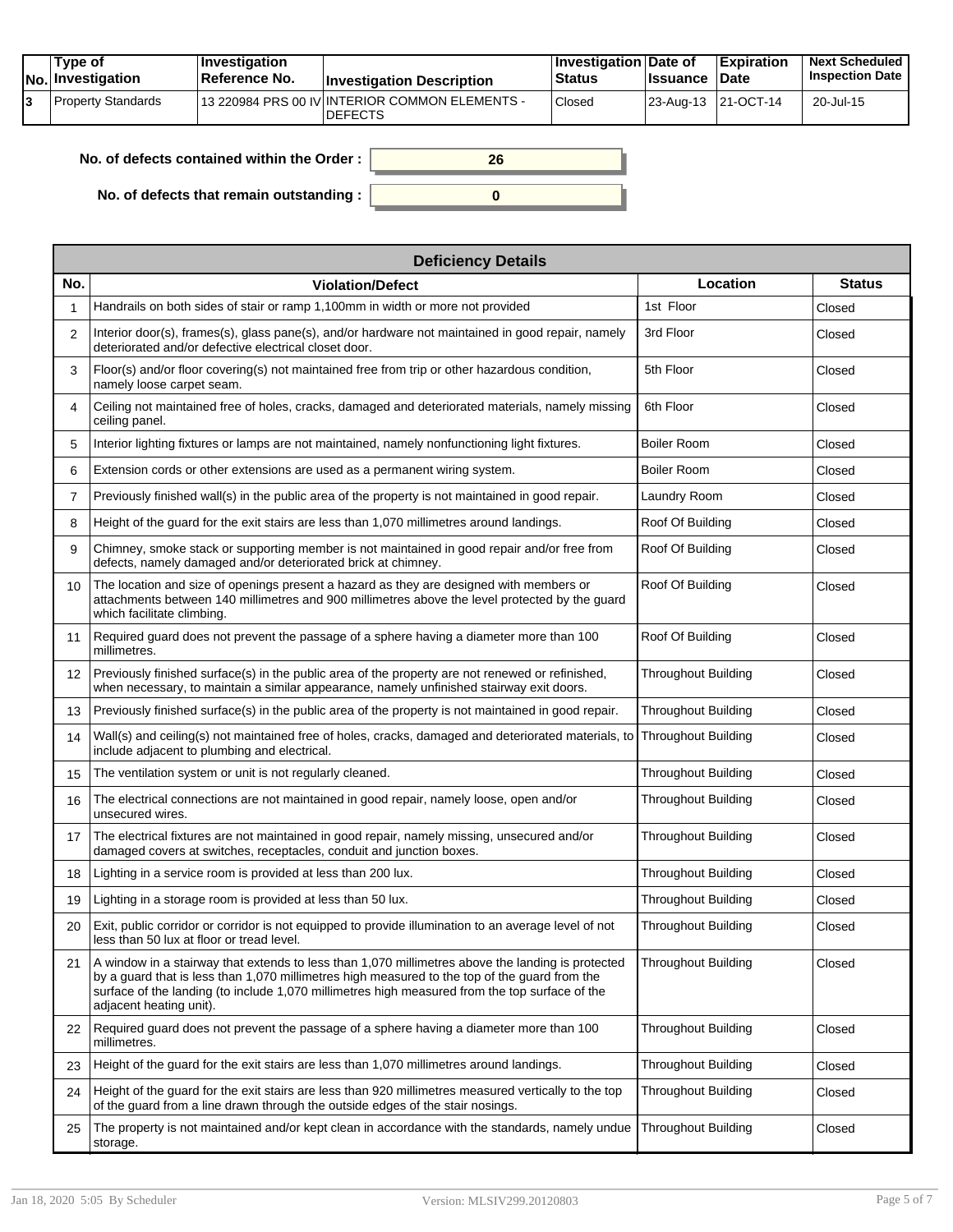| 26 The location and size of openings present a hazard as they are designed with members or       | Throughout Building | <sup>1</sup> Closed |
|--------------------------------------------------------------------------------------------------|---------------------|---------------------|
| attachments between 140 millimetres and 900 millimetres above the level protected by the quard   |                     |                     |
| which facilitate climbing, to include adjacent climbable condition (re: holding tank adjacent to |                     |                     |
| Ianding guard).                                                                                  |                     |                     |
|                                                                                                  |                     |                     |